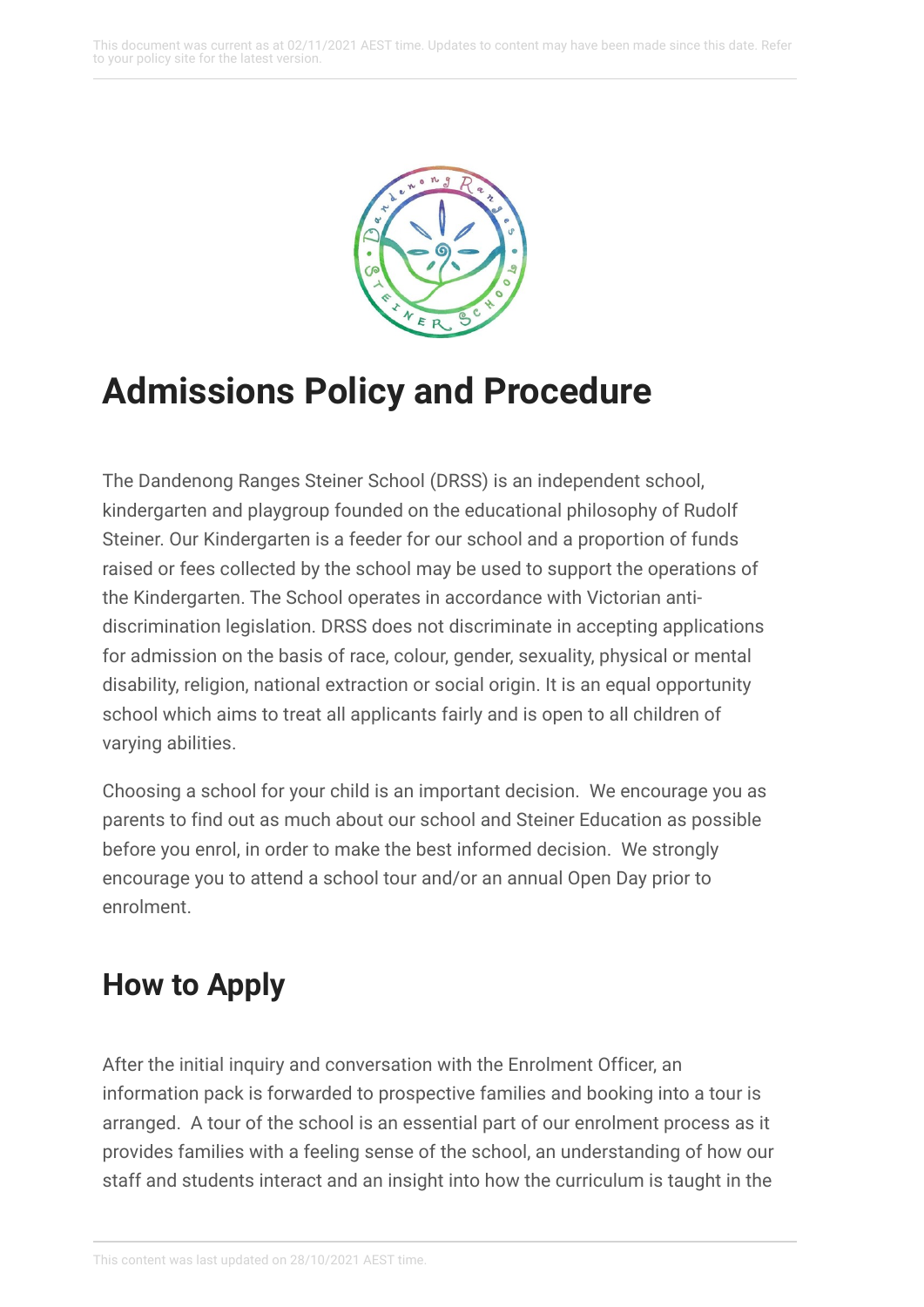classroom. Families are required to attend a school tour early on in the enrolment process in order to inform the decision to move ahead with application.

To apply for enrolment, please complete an Enrolment Application form and pay the non-refundable application fee of \$100. Application does not guarantee a place, but ensures your child will be put on our waiting list. When a place becomes available for a student, parents will be notified and invited to attend an interview with the appropriate teacher.

During the interview with the teacher, you will be asked about your child's health and developmental history, siblings and any significant circumstances in the family history. You will be asked to bring to the interview anything that will help give a clear and full picture of your child, e.g. drawings & paintings, mathematics, writing, school reports and projects.

The teacher will share a picture of the class with you and answer questions pertaining to curriculum and school life. She or he will consider the social balance of the class and consider what a new child will bring. As part of the interview process, children will be asked to meet with learning support staff to assess the child's learning needs.

If the interview is mutually successful, your child will be invited to visit the class for a trial before a final decision is made. If your child is offered a place in a class, you will be asked to complete a Student Enrolment Form. The Student Enrolment Form must be returned to the school office together with the \$500 refundable entry bond *before* your child will be allowed to start in the class. (Please see "Refundable Bond" below).

Prior to commencement you will also be asked to complete electronic Family & Student Data Collection forms, as well as Student Conveyance Allowance and, if applicable, Camp Sport and Excursion Fund Applications and provide any relevant medical forms. You are also required to provide an Immunisation History Statement from the Australian Immunisation Register and a copy of your child's Birth Certificate or extract. Kindergarten placements will not be confirmed until these documents are received or you qualify for an exemption. The Immunisation History Statement is the only document Kindergartens may accept. Families with current parenting orders or intervention orders need to supply copies to the office.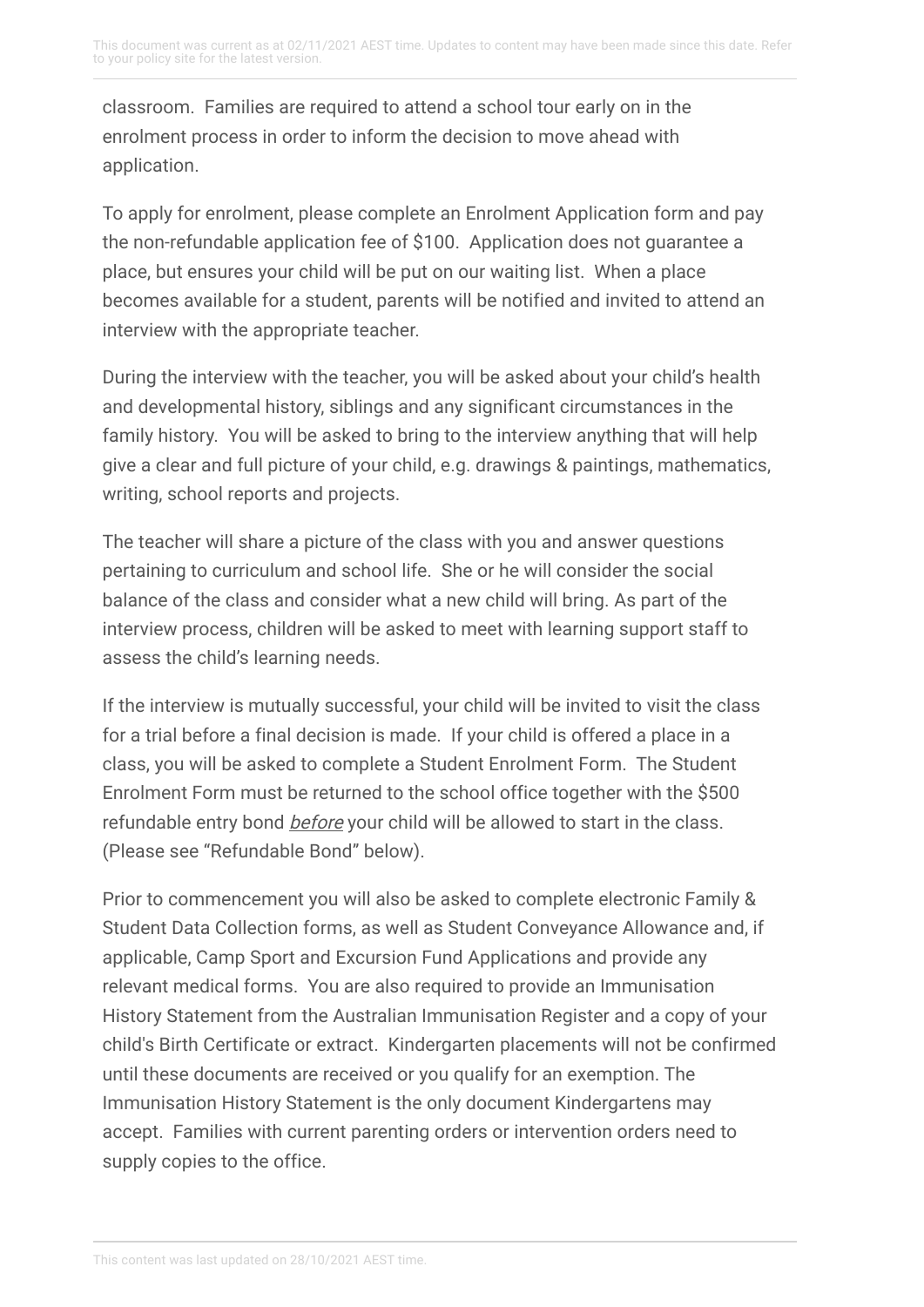Prior to enrolment, all new families are required to meet with the Business Manager to confirm their fee payment schedule.

Any enrolments will be subject to our Terms and Conditions document and our Fee Policy which can be found on our website.

## **Withdrawing a Student**

One full term's notice in writing must be given to the Enrolment Officer if withdrawing your child/children from the School (including Kindergarten). If the required notice is not provided, one full term fees (i.e. one quarter of the annual fee) will be charged. "One full term" means a complete school calendar term.

## **Additional Needs**

Families have an obligation to disclose any physical, learning or behavioural needs of the child at the time of application.

If your child has learning difficulties, an assessment by an external specialist may be requested. A further interview or extra assessment may be necessary. If it becomes apparent that the child would require educational support beyond what the teacher can offer, further interview and assessment would take place with a Care Group consisting of: the teacher, parent, parent advocate, anthroposophical health practitioner and other professional advisers where appropriate. This Care Group would establish in writing the needs of the child and the appropriate therapeutic and educational support needed.

The teacher would have the opportunity to bring these findings to the College of Teachers to enable a decision regarding the application for enrolment, or acceptance of Class One readiness in the case of a child currently in Prep. The Care Group will be informed of the College decision.

## **Offer of a Place**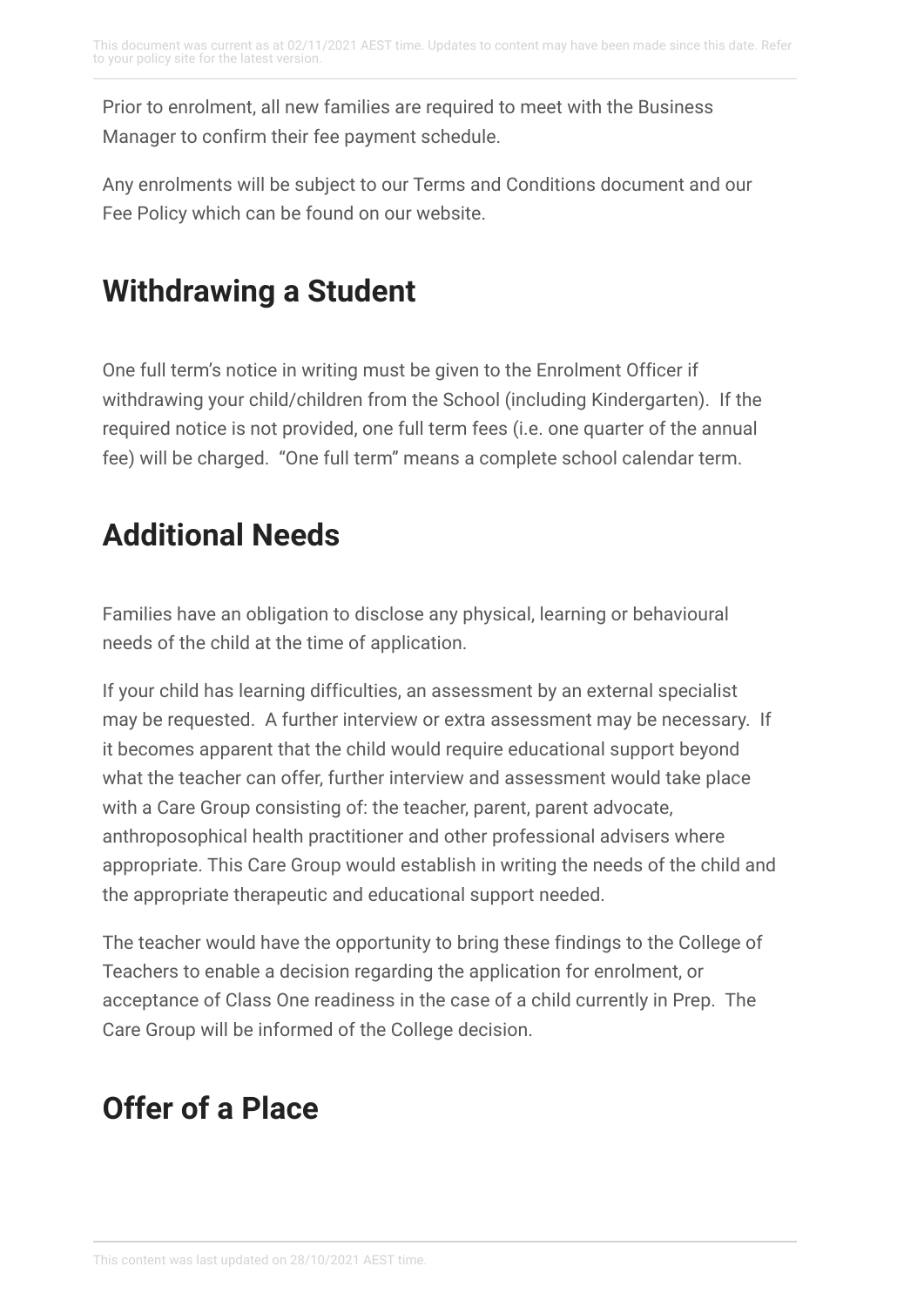Acceptance of a place in Kindergarten does not automatically provide a place in the School. However, the School makes every endeavour to ensure that where possible and subject to adherence by the parents with all school policies and demonstrated alignment with the School's philosophy, a place will be made available to the child at the School. Priority will be afforded to potential students based on the selection criteria set out in the Admissions Policy. During Term 2 of the Big Kinder year, teachers and the Enrolment Officer will use the following selection criteria to offer places in the School. Students in Big Kinder, Forest Playgroup, and other students on the waiting list will be considered in this process.

## **Selection Criteria**

The following criteria will be used when offering a place in the School in the order listed.

1. Siblings of current or past students at the school

2. Demonstrated compatibility of the philosophy underlying Steiner Education with the beliefs and practices of the adults in the child's home environment.

- 3. Demonstrated ability to pay kindergarten/school fees.
- 4. Children currently enrolled in Big Kinder or Forest Playgroup.
- 5. Children of teachers at DRSS.

6. Past students, children of past students, students transferring from other Steiner schools, children of past DRSS teachers

- 7. Application date
- 8. Special circumstances

### **Age Guidelines**

Our approach has its roots in the understanding of the nature of the developing child, as indicated by the teachings of Rudolf Steiner. The minimum age cut off for each grade are listed below: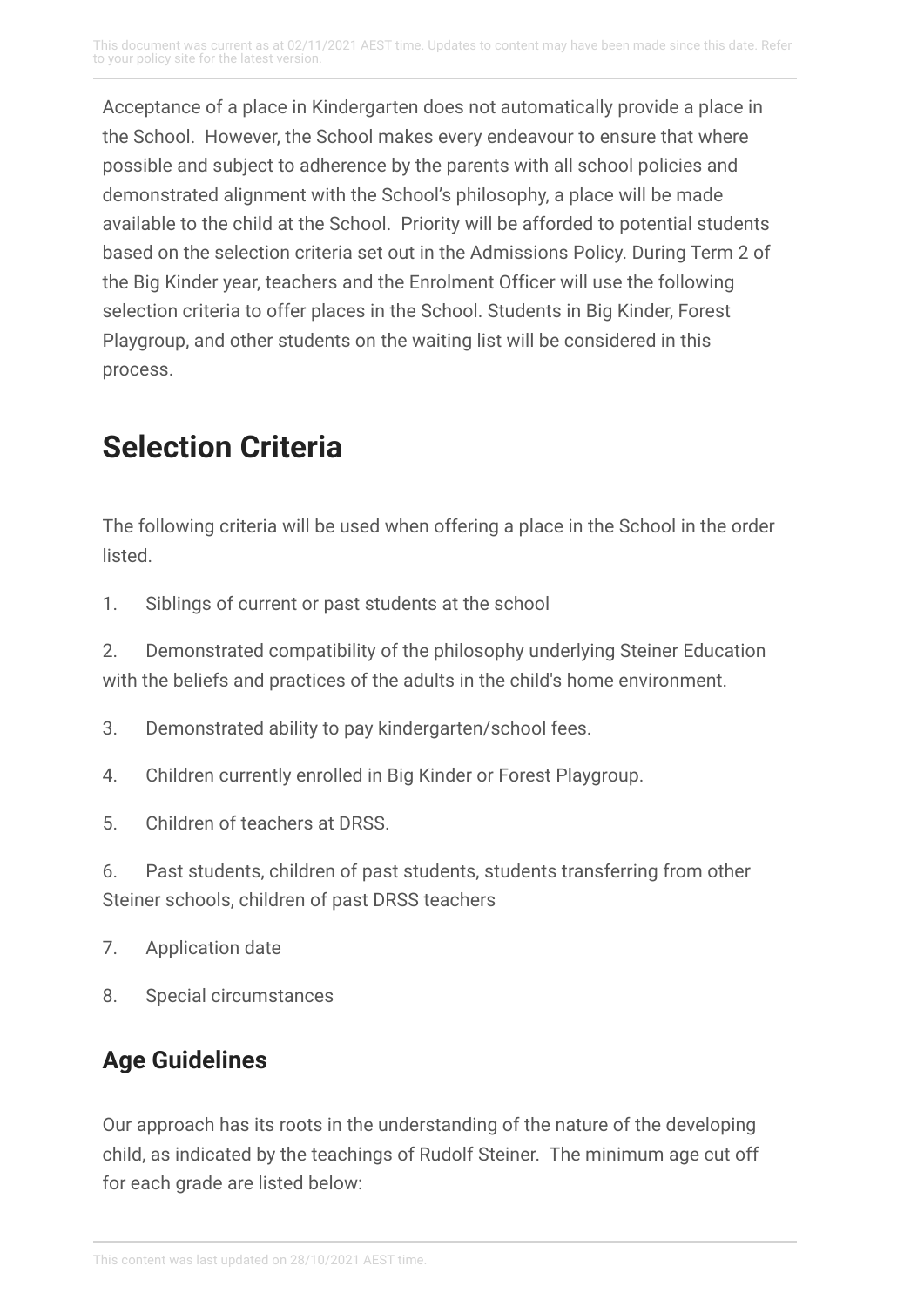This document was current as at 02/11/2021 AEST time. Updates to content may have been made since this date. Refer to your policy site for the latest version.

| Little Kinder      | 4 by December 31st of the current school year  |
|--------------------|------------------------------------------------|
| <b>Big Kinder</b>  | 5 by December 31st of the current school year  |
| Prep               | 6 by December 31st of the current school year  |
| Class One          | 7 by December 31st of the current school year  |
| Class Two          | 8 by December 31st of the current school year  |
| <b>Class Three</b> | 9 by December 31st of the current school year  |
| <b>Class Four</b>  | 10 by December 31st of the current school year |
| <b>Class Five</b>  | 11 by December 31st of the current school year |
| Class Six          | 12 by December 31st of the current school year |

Children born in October and November are considered to be "on the cusp" and may be interviewed by more than one teacher to determine the best placement.

#### **Class Caps**

To ensure the needs of students can be met, classes are capped at the following numbers unless special circumstances apply.

| Little Kinder     | 22 students |
|-------------------|-------------|
| Big Kinder & Prep | 27 students |
| Classes $1 - 4$   | 28 students |
| Classes 5 & 6     | 25 students |

### **Parent Responsibilities**

Families are encouraged to contribute as members of the DRSS community. It is requested that all families participate in fund-raising activities and working bees. Family participation not only plays an integral role in the running of the School, it also helps families to feel involved and fosters a sense of community.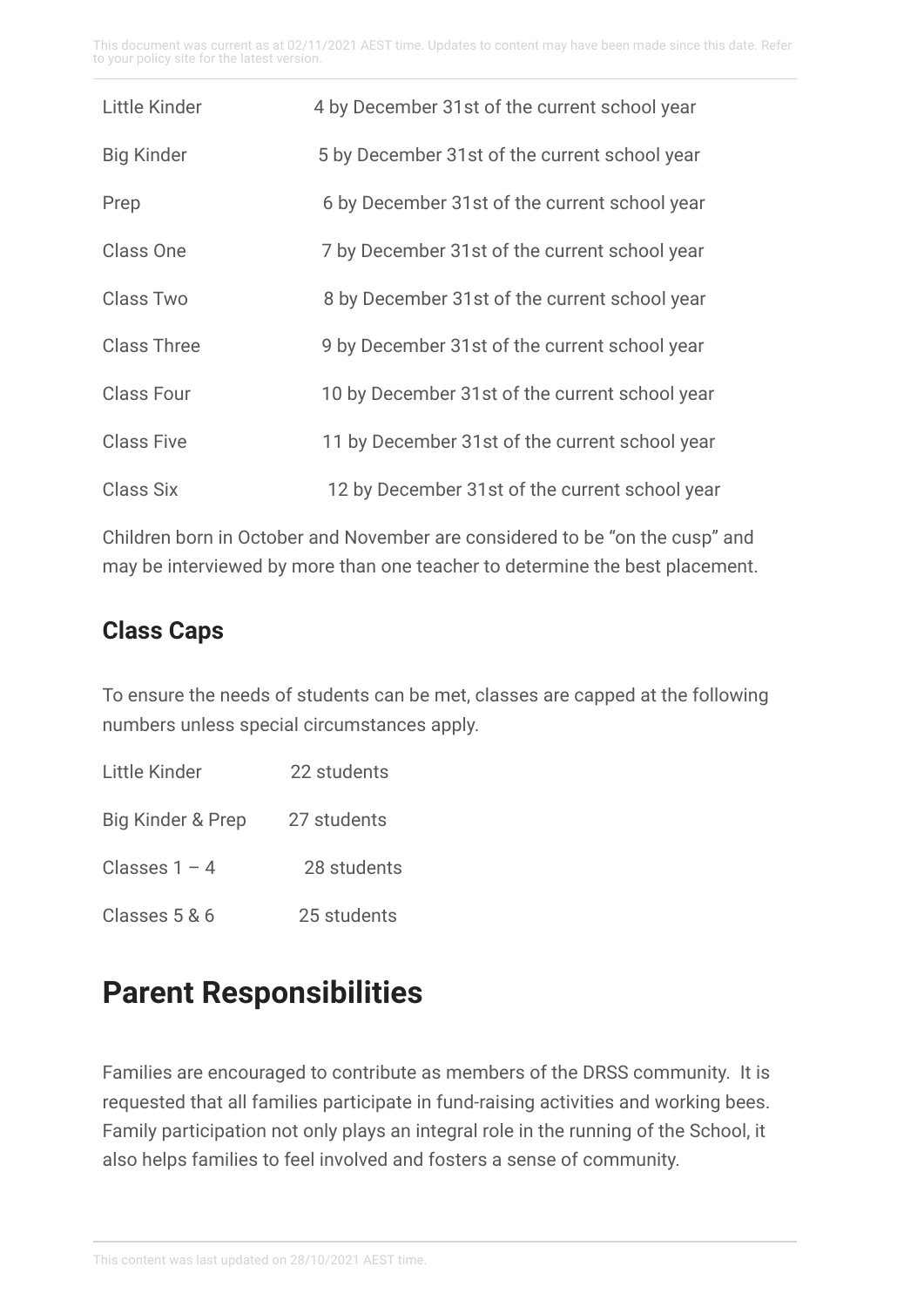In order to determine a family's demonstrated compatibility with the philosophy underlying Steiner education, the following factors will be considered:

child's exposure to media via technology

attendance at parent teaching meetings, school working bees, school fair, open days etc

- willingness to follow DRSS dress code guidelines
- strong and nurturing family rhythms and routines

## **Non-Admission**

The school may, at its discretion, refuse an enrolment at any time. Continued enrolment is dependent upon adherence to the school's policies and procedures. The school may, at its discretion, cancel the enrolment of any student who places, or whose parent places, the good order of the school into jeopardy.

## **Complaints Handling**

The School has a Complaints Handling Policy which is available on the school's website at [drss.vic.edu.au/](http://www.drss.vic.edu.au/)resources/policies and a hard copy is also available on request from the school's Enrolments Officer.

Students and parents have the opportunity at all times to discuss particular concerns with the relevant staff member closest to the issue. If a satisfactory resolution is not resolved or the matter is of sufficient seriousness a formal complaint can be lodged.

## **Privacy Statement**

The following information describes how the school uses and manages personal information. The various forms used by the school ask for personal information about your child as well as family members and others who provide care for your child. We collect this information to register your child and allocate staff and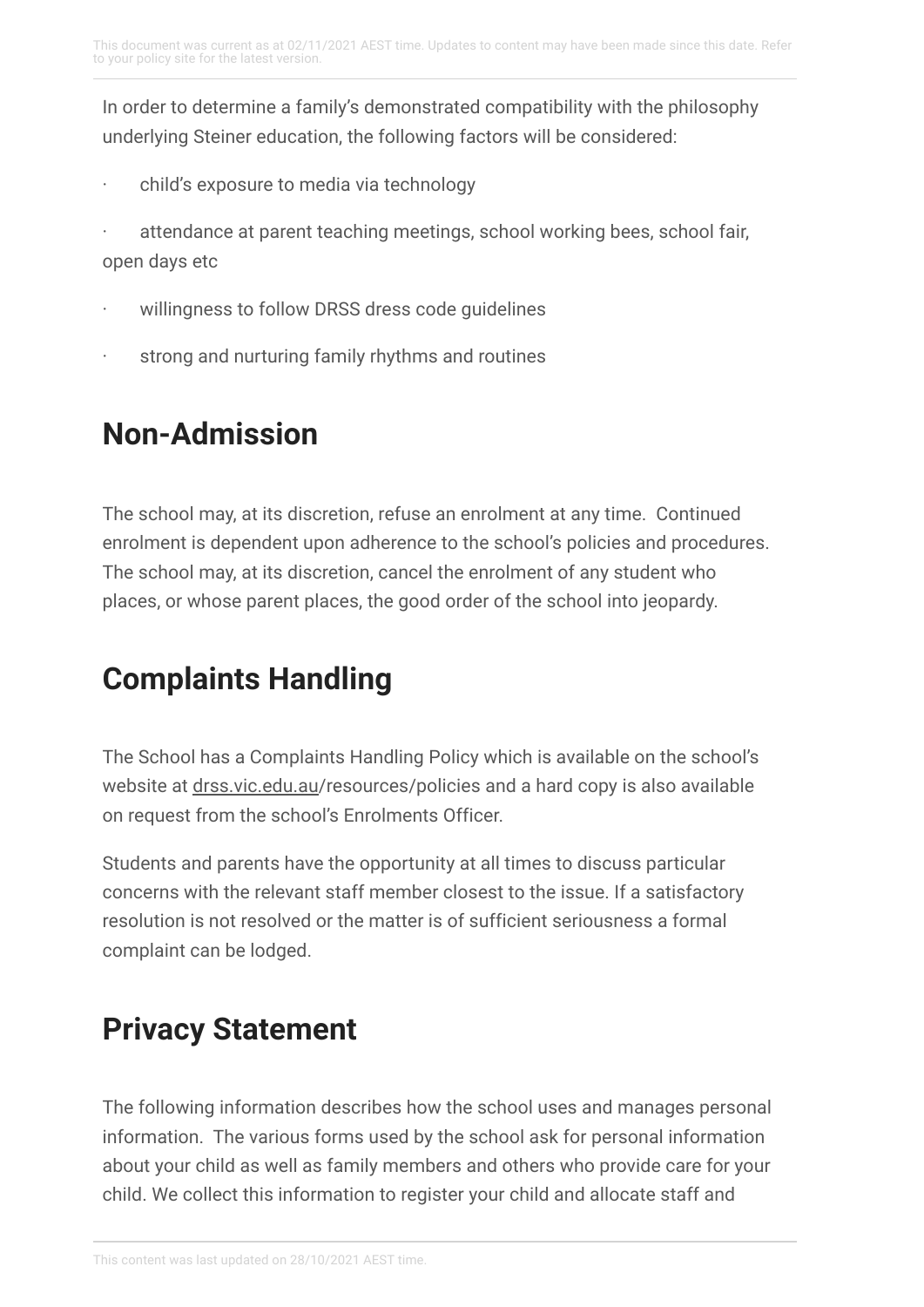resources to provide for their educational and support needs. All staff at Dandenong Ranges Steiner School and the relevant Government Departments are required, by the National Privacy Principles contained in the Commonwealth Privacy Act, to protect the information provided by you.

The School typically collects personal information by way of forms filled out by parents, face-to-face meetings or interviews and telephone calls. Occasionally, people other than parents and students provide personal information to the school, for example a report provided by a medical professional or a reference from another school.

## **TYPE OF INFORMATION REQUESTED**

### **Health**

Health information is requested so that School staff can properly care for your child. This includes information about any medical condition or disability your child may have, medication your child may rely on while at school, any known allergies and contact details of your child's doctor. The school depends on you to provide all relevant health information as withholding health information may put your child's health at risk.

### **Family Details**

Our school requires information about all parents, guardians or carers so that we may take account of family arrangements. Family Court or Magistrate Orders setting out any access restrictions and parenting plans should be made available to the Teachers and Office Staff. Please tell us as soon as possible about any changes to these arrangements. Please contact your Teacher or the Office Staff if you wish to discuss, in strict confidence, any matters relating to family arrangements.

### **Family background information**

This includes information about a person's country of birth, aboriginality, language spoken at home and parent occupations. This information is collected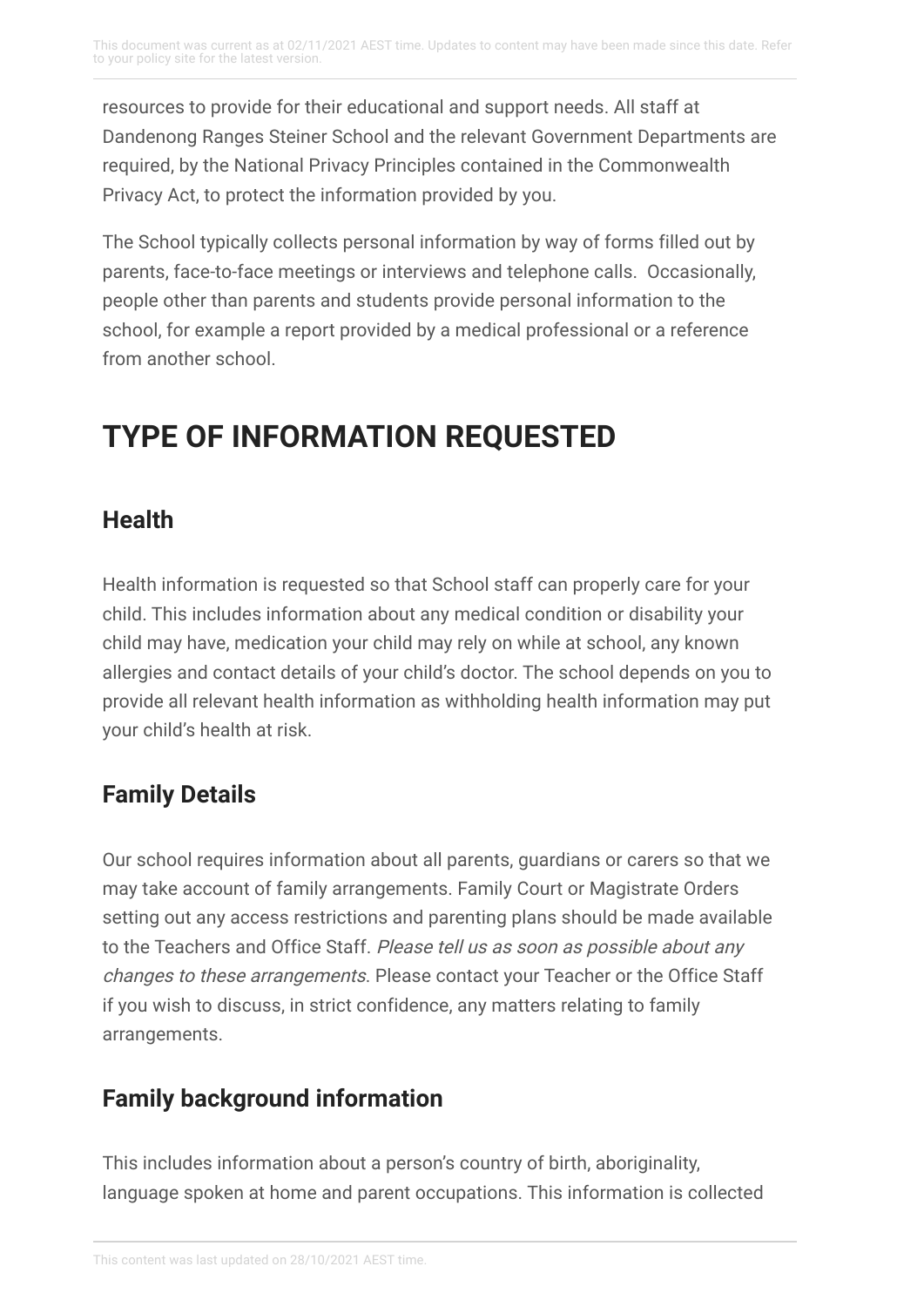so that the school receives correct funding for our students. It is also used by State and Federal education departments for monitoring, planning and resource allocation. All of this information is kept strictly confidential and the Department will not otherwise disclose the information to others without your consent or as required by law.

#### **Emergency Contacts**

These are people that we may need to contact in an emergency. Please ensure that the people named are aware that they have been nominated as emergency contacts and agree to their details being provided to our school.

#### **Immunisation status**

This assists us in managing health risks for children. This information may also be passed to the Department of Human Services to assess immunisation rates in Victoria. Information sent to the Department of Human Services is aggregate data so no individual is identified. An Immunisation History Certificate from the Australian Immunisation Register is required under Victorian Legislation for all students enrolling in Kindergarten. Kinder enrolments are not secure until this document is provided to the office.

### **Visa status**

If you hold a temporary visa, you are required to disclose this information upon enrolment to ensure our School complies with policies and legal requirements. If your child does not have an Australian birth certificate or passport, the office will request a copy of a current visa. This information is required to enable Dandenong Ranges Steiner School to process your child's enrolment. The enrolment agreement will remain valid as long as the visa is current.

### **Disclosing personal information**

The School may disclose personal information, including sensitive information, held about an individual to:

Another school: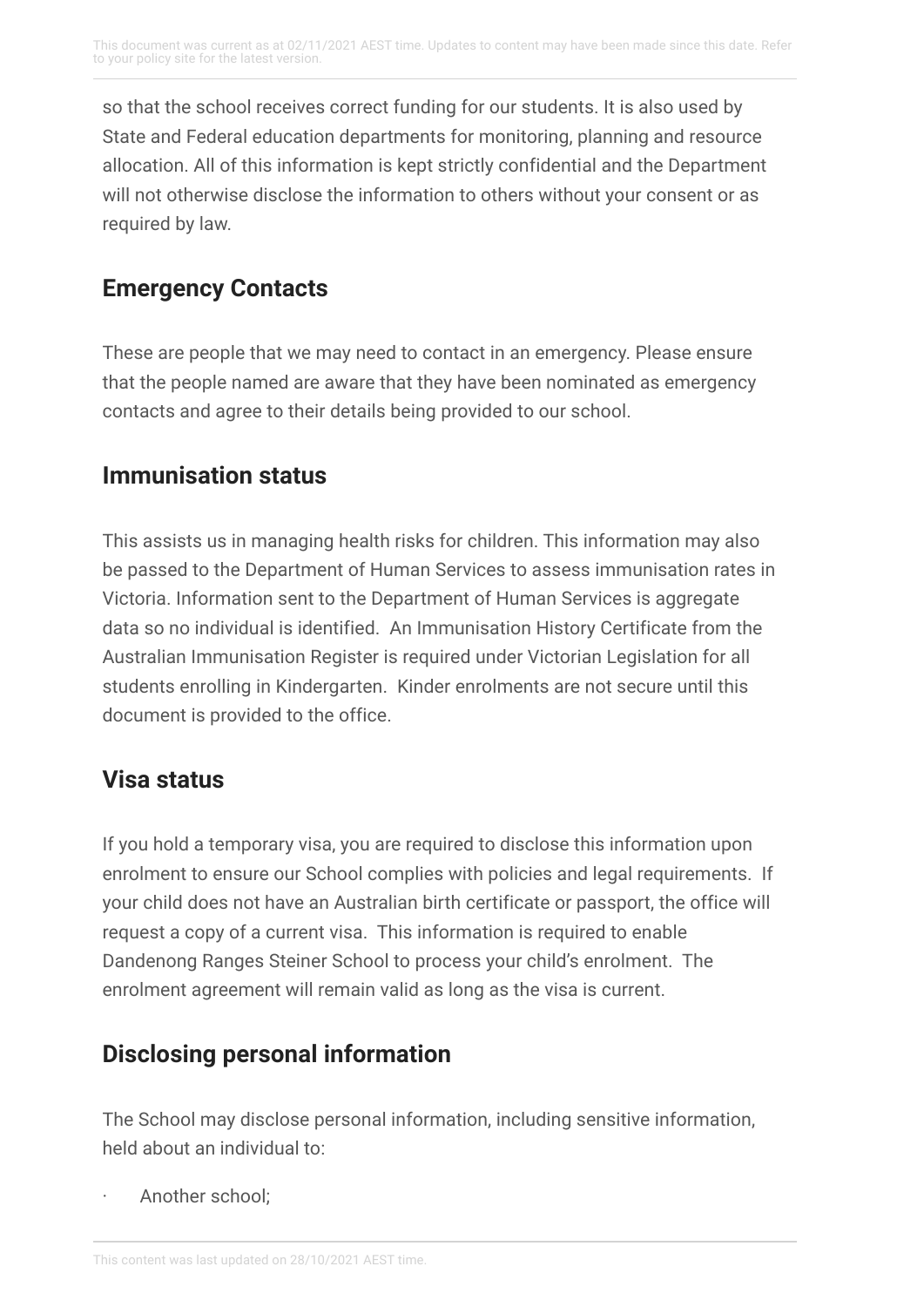- · Government departments;
- Medical practitioners;
- · People providing services to the School, such as specialist visiting teachers;
- Anyone to whom you authorise the School to disclose information.

#### **Sensitive Information**

Sensitive information will be used and disclosed only for the purpose for which it was provided or for other directly related purposes, unless you agree otherwise, or if the use of disclosure of the sensitive information is allowed by law.

#### **Management and Security of Personal Information**

The School's staff are required to respect the confidentiality of pupils' and parents' personal information and the privacy of individuals.

The School has in place steps to protect the personal information the School holds from misuse, loss, unauthorised access, modification or disclosure by use of various methods including locked storage of paper records and password access rights to computerised records.

### **Updating personal information**

The School endeavours to ensure that the personal information it holds is accurate, complete and up-to-date. A person may seek to update their personal information held by the School by contacting the School Office Staff at any time. The National Privacy Principles require the School not to store personal information longer than necessary.

### **Accessing your child's records**

Under the Commonwealth Privacy Act, an individual has the right to obtain access to any personal information which the School holds about them and to advise the School of any perceived inaccuracy. In most circumstances you may access your child's records by contacting the Office. If you have any concerns